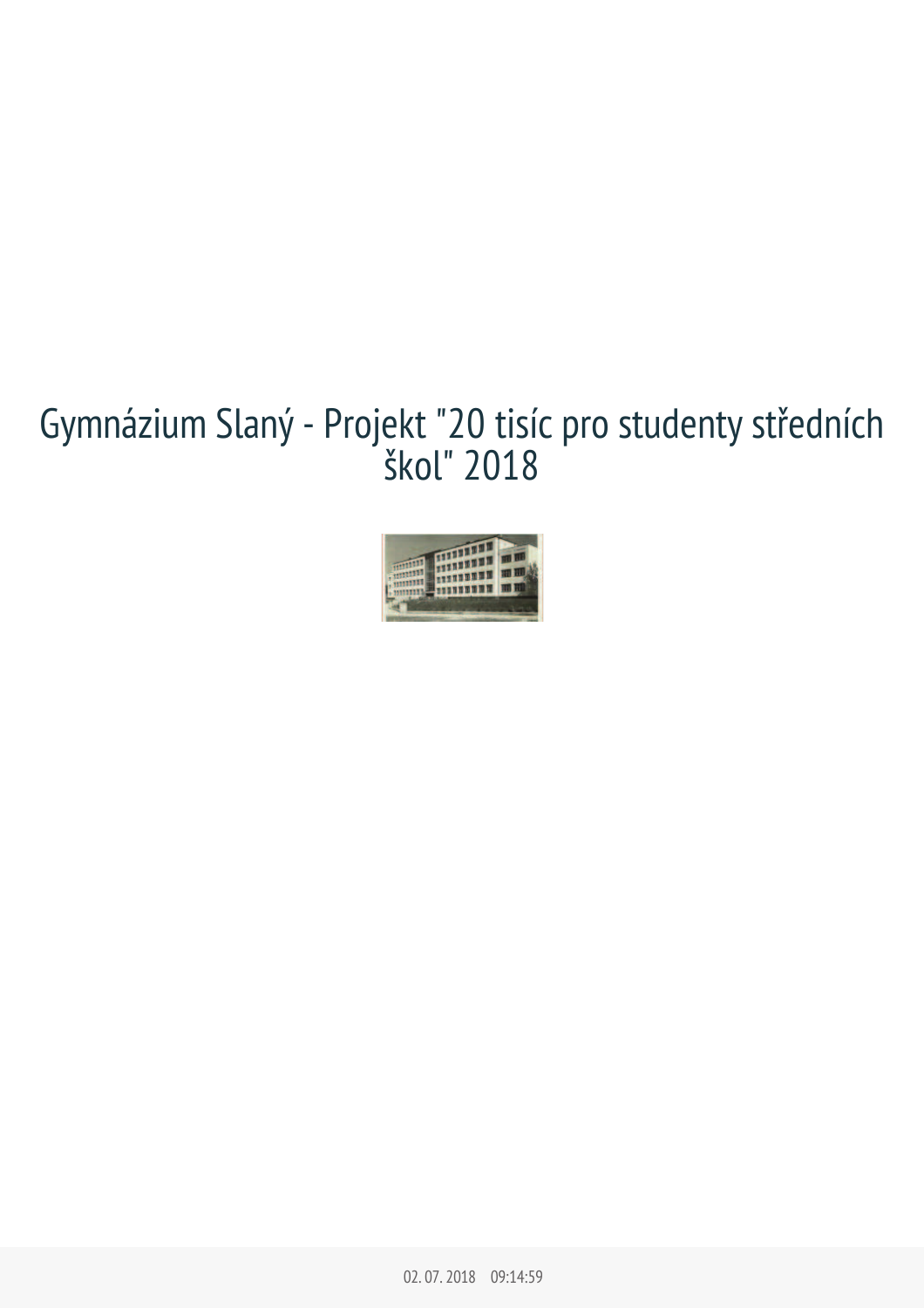

## Základní údaje

|     | Název výzkumu            | Gymnázium Slaný - Projekt "20 tisíc pro studenty středních škol" 2018 |
|-----|--------------------------|-----------------------------------------------------------------------|
|     | Autor                    | Markéta Růtová                                                        |
|     | Jazyk dotazníku          | $\sum$ Čeština                                                        |
|     | Veřejná adresa dotazníku | https://www.survio.com/survey/d/L7F3S6F9B8W8A7S2L                     |
|     | První odpověď            | 22.06.2018                                                            |
| 很   | Poslední odpověď         | 30.06.2018                                                            |
| Įœ, | Doba trvání              | 9 dnů                                                                 |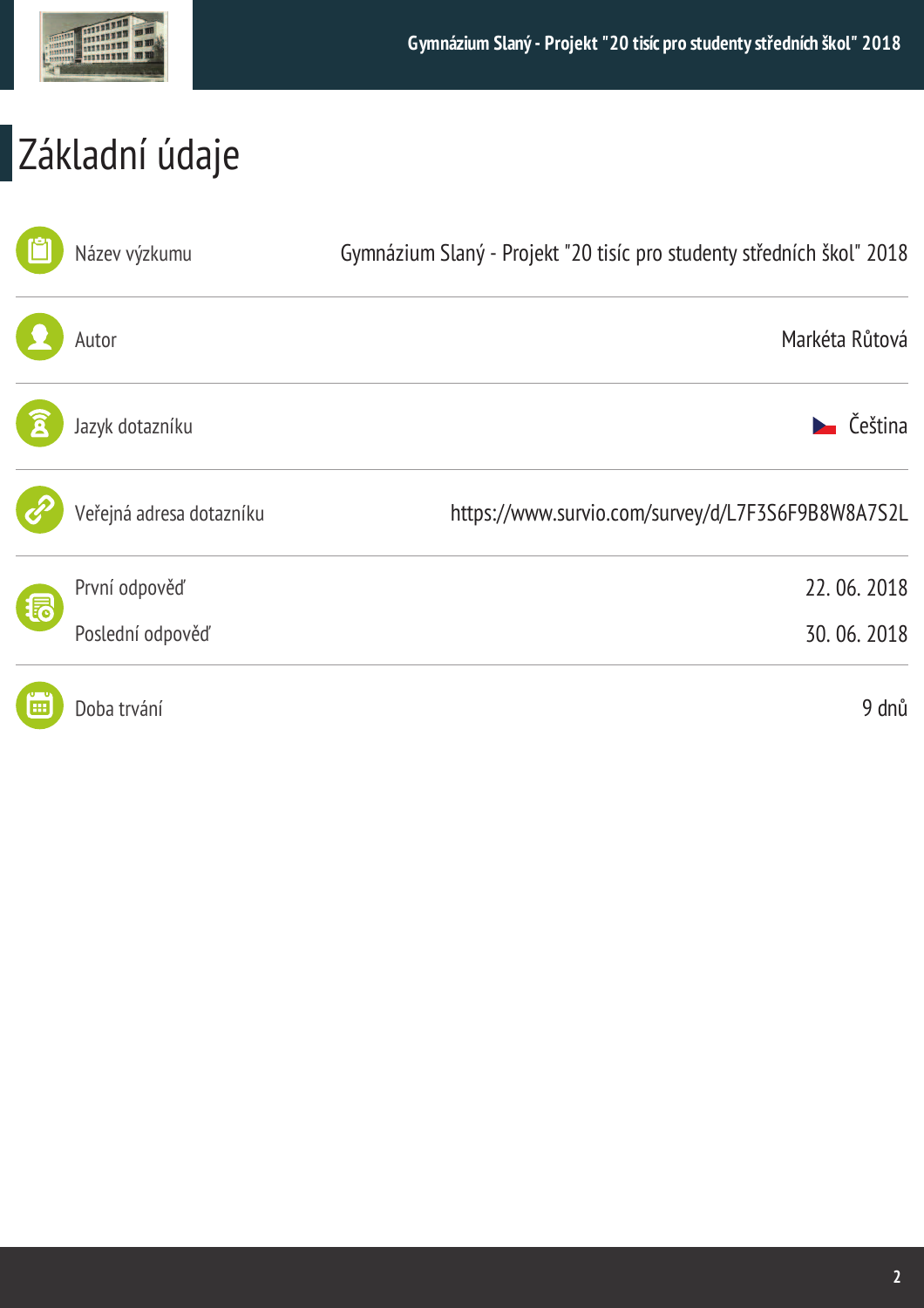## Statistika respondentů



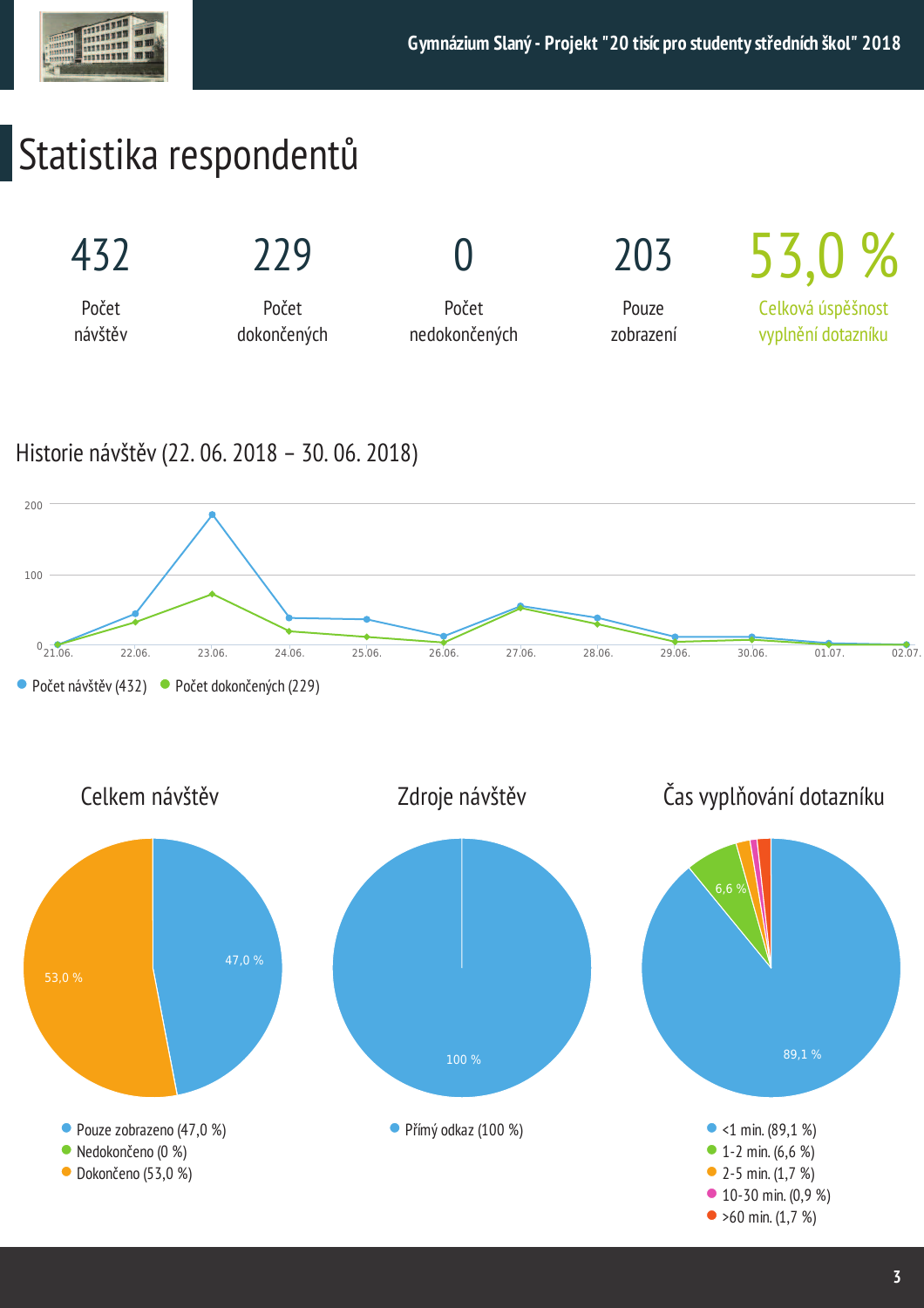

## Výsledky

### Jaký projekt podpoříte?

Výběr z možností, zodpovězeno 229x, nezodpovězeno 0x

| Možnosti odpovědí                                                                   |                         |     |     |     |     |     |     |     |             |     |     | Responzí |     | Podíl  |     |     |     |     |     |      |
|-------------------------------------------------------------------------------------|-------------------------|-----|-----|-----|-----|-----|-----|-----|-------------|-----|-----|----------|-----|--------|-----|-----|-----|-----|-----|------|
| • Projekt 1: dresy, větráky do horních pater, automat na ovoce, protiskluzové pásky |                         |     |     |     |     |     |     |     |             |     |     | 200      |     | 87,3%  |     |     |     |     |     |      |
|                                                                                     | Vylepšení ozvučení auly |     |     |     |     |     |     |     |             |     |     | 29       |     | 12,7 % |     |     |     |     |     |      |
|                                                                                     | 29 (12,7%)              |     |     |     |     |     |     |     | 200 (87,3%) |     |     |          |     |        |     |     |     |     |     |      |
| 0%                                                                                  | 5%                      | 10% | 15% | 20% | 25% | 30% | 35% | 40% | 45%         | 50% | 55% | 60%      | 65% | 70%    | 75% | 80% | 85% | 90% | 95% | 100% |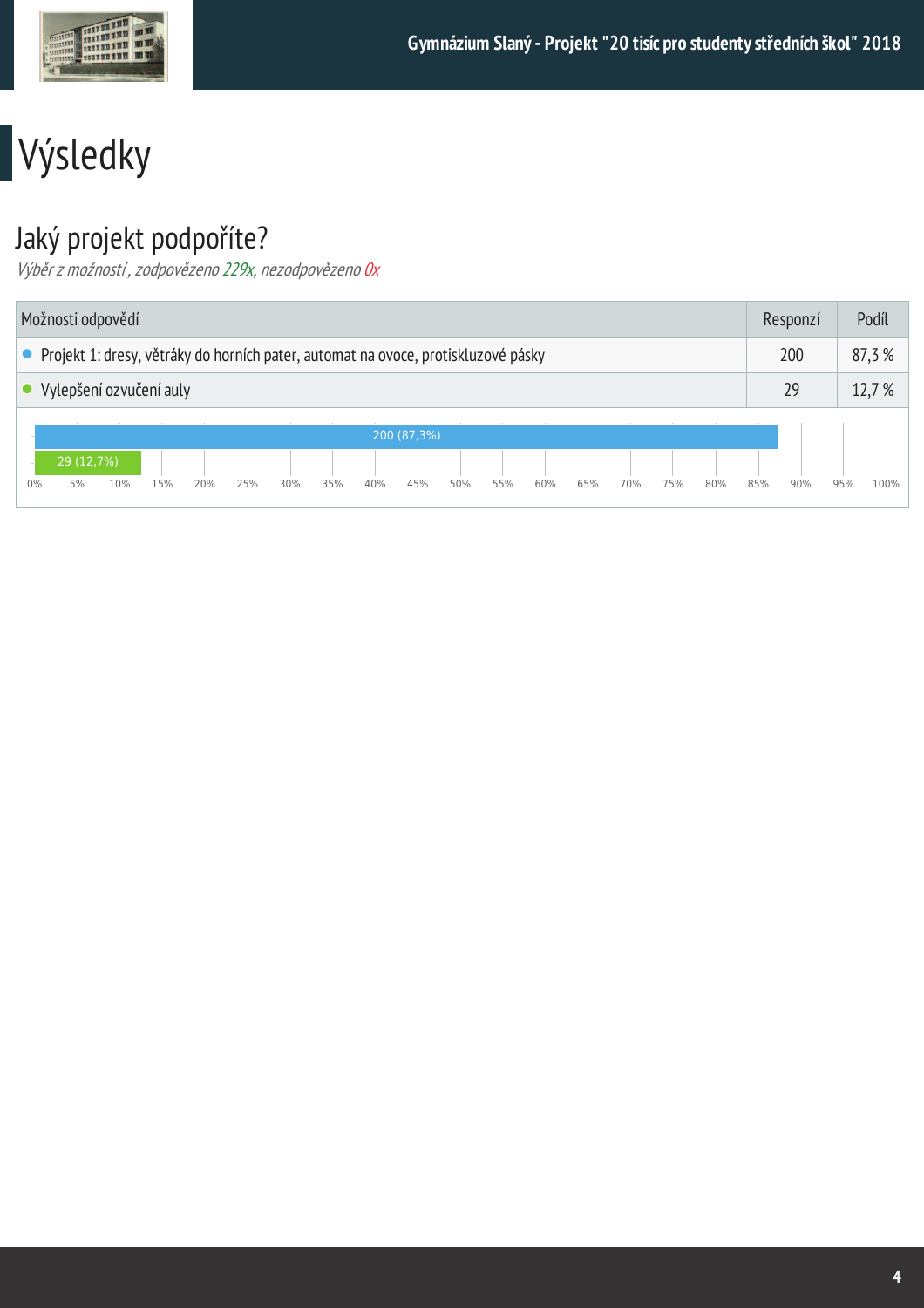

## Nastavení dotazníku

| Otázek na stránku                        | Všechny |
|------------------------------------------|---------|
| Povolit odeslat vícekrát?                |         |
| Povolit návrat k předchozím otázkám?     |         |
| Zobrazovat čísla otázek?                 |         |
| Náhodné pořadí otázek?                   |         |
| Zobrazit ukazatel postupu?               |         |
| Oznámení o vyplnění dotazníku na e-mail? |         |
| Ochrana heslem?                          |         |
| IP omezení?                              |         |